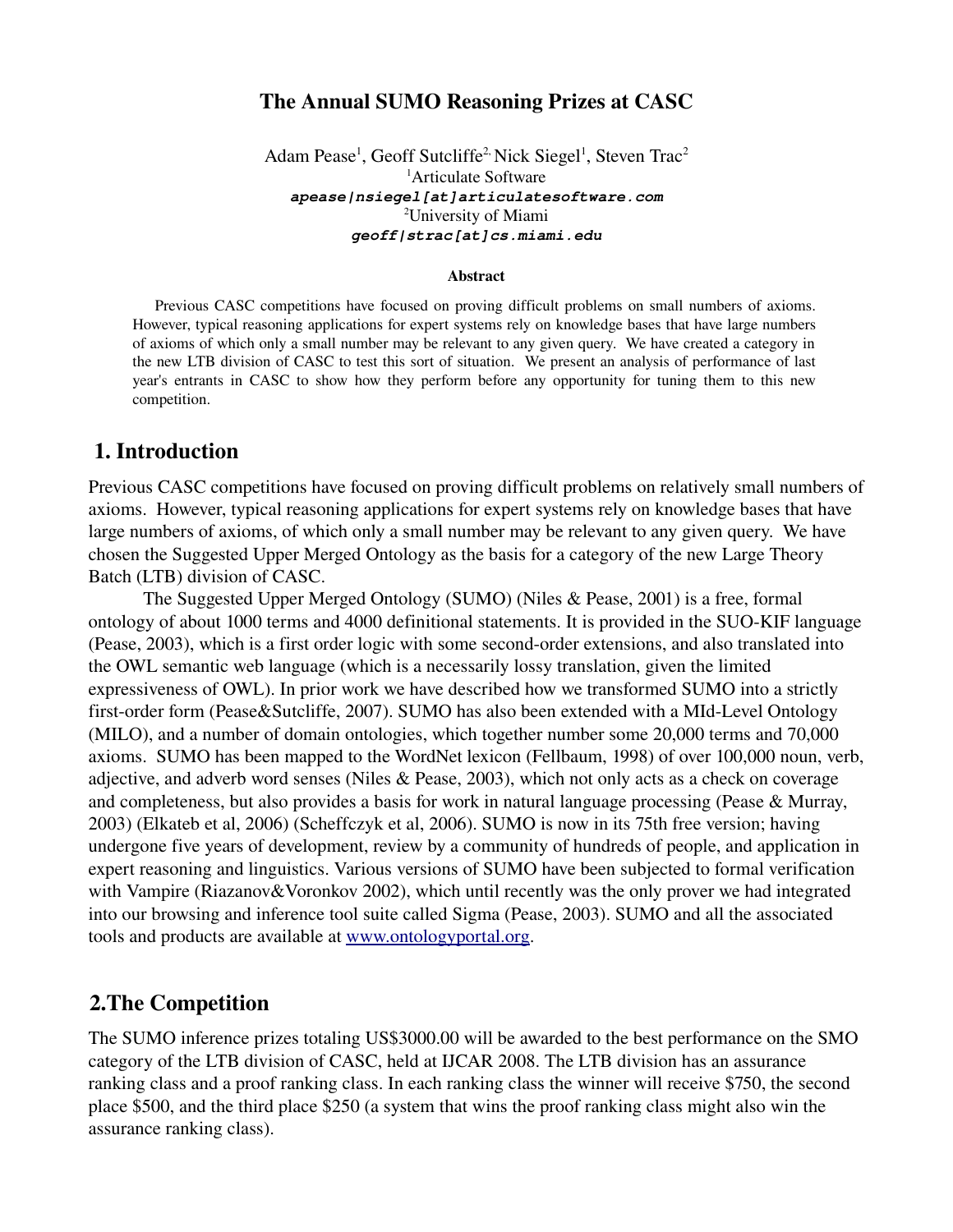We created an additional test to support the participation of model-finders. The SUMO validation prize totaling US\$300 will test these systems, and hopefully improve SUMO by finding any problems with the theory. Three subdivisions, each with a \$100 prize will be given to those systems which

1. Verify the consistency of, or provide feedback to repair, the base SUMO ontology.

2. Verify the consistency of, or provide feedback to repair, the combined SUMO and MILO ontologies.

 3. Verify the consistency of, or provide feedback to repair, the combined SUMO, MILO, and domain ontologies.

The winners of the SUMO challenges will be announced and receive their awards at IJCAR following successful completion of a challenge.

# 3.Example Test

To give a flavor of what the tests consist of, we present one of them. The question posed to the system can be described as "Can a human perform an intentional action if he or she is dead?". We create in the test an example instance of an action

```
(instance DoingSomething4-1 IntentionalProcess)
```
then state that an individual is performing the action (agent DoingSomething4-1 Entity4-1)

```
and that the individual is human
(instance Entity4-1 Human)
```
The successful theorem prover will then find the following axioms and apply them to prove the conjecture

```
( <=>
    (instance ?X4 Agent)
    (exists (?X5)
      (agent ?X5 ?X4)))
(subclass IntentionalProcess Process)
(==) (and
     (subclass ?X403 ?X404)
     (instance ?X405 ?X403))
   (instance ?X405 ?X404))
( ==) (and
     (agent ?X5 ?X4)
     (instance ?X5 IntentionalProcess))
   (and
     (instance ?X4 CognitiveAgent)
     (not
       (holdsDuring
         (WhenFn ?X5) 
         (attribute ?X4 Dead)))))
```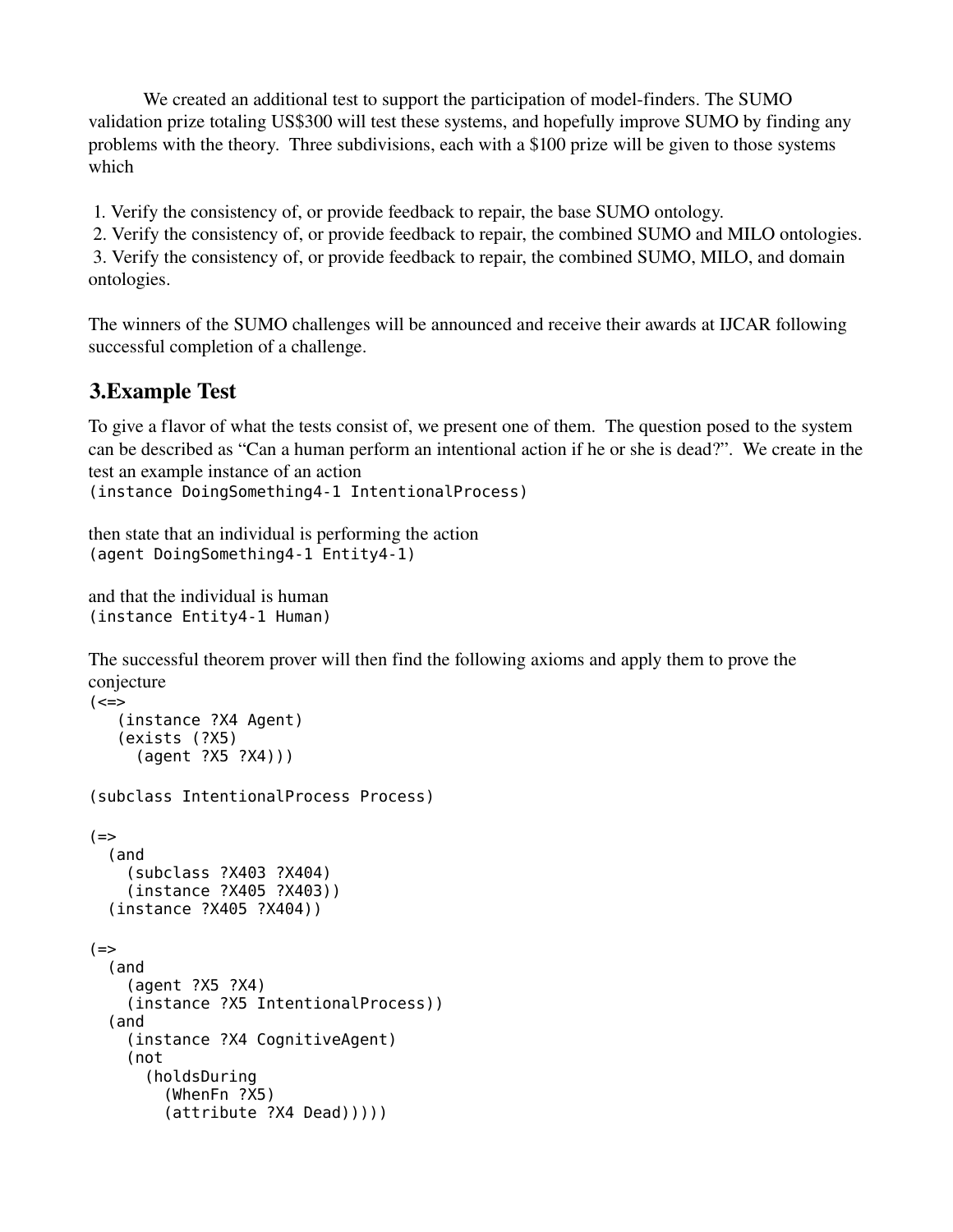We should note that this proof has the interesting feature that although the form appears to be second order (holdsDuring arg <formula>), the system treats the embedded formula as an uninterpreted list and is able to solve the problem simply by unifying clauses in the list.

While this example is trivial when the necessary axioms are found ahead of time, it becomes very challenging in the context of a large knowledge base, where, in a practical situation, the relevant axioms cannot be known ahead of time. There are hundreds or thousands of axioms involving the term "agent" in SUMO, for example, and the successful theorem prover will have to hunt through those axioms very quickly in order to find just the ones that are relevant to the query being posed.

## 4.Analysis

In order to test whether the competition was even reasonable, we decided to run it on all the provers in the SystemOnTPTP suite. These were Bliksem 1.12, CARINE 0.734, CiME 2.01, Darwin 1.4.1, DarwinFM 1.4.1, DCTP 1.31, E 0.999, EKRHyper 1.0, EQP 0.9d, Equinox 1.3, Fampire 1.3, Faust 1.0, FDP 0.9.16, Fiesta 2, Gandalf c-2.6, Geo 2007f, GrAnDe 1.1, iProver 0.2, leanCoP 2.0, LeanTAP 2.3, Mace2 2.2, Mace4 1207, Matita 0.1.0, Metis 2.0, Muscadet 2.7a, Otter 3.3, Paradox 2.3, Prover9 1207, SSETHEO 0.0, SETHEO 3.3, SNARK 20070805, SOS 2.0, SPASS 3.0, SRASS 0.1, Theo 2006, Vampire 9.0, Waldmeister 806, zChaff 04.11.15, Zenon 0.5.0. We gave each prover 600 seconds on each of 102 problems, generated from 33 distinct queries (possibly with some additional assertions to the knowledge base) each tested with just the ~4000 axioms in SUMO, the ~9000 axioms of SUMO+MILO or the tens of thousands of axioms in SUMO+MILO and all the domain ontologies.

| <b>Overall</b>                    | <b>SUMO</b>                       | SUMO+MILO         | All               |
|-----------------------------------|-----------------------------------|-------------------|-------------------|
| Vampire $9.4$                     | Vampire $9.4$                     | Vampire $9.4$     | Metis Y.          |
| Metis $Y \cdot$                   | E.<br>PP.                         | Metis ۲.۰         | Zenon $\cdot$ .0. |
| $E \cdot 999$                     | iProver .Y                        | SNARK Y.V.A.O     | Equinox 1. ٣      |
| iProver Y                         | leanCoP Y                         | Zenon $\cdot$ .0. |                   |
| leanCoP Y.                        | Metis $Y_{\cdot}$ .               | Equinox 1. ٣      |                   |
| Darwin $1.8.1$                    | Darwin $1.8.1$                    | Muscadet Y.Ya     |                   |
| Zenon $\cdot$ .0.                 | Fampire 1. ۳                      |                   |                   |
| Equinox 1. ٣                      | $SNARK Y \cdot Y \cdot A \cdot 0$ |                   |                   |
| Fampire 1. ٣                      | Zenon $\cdot$ .0.                 |                   |                   |
| $SNARK Y \cdot Y \cdot A \cdot 0$ | Equinox 1. ٣                      |                   |                   |
| Muscadet Y. Ya                    | Muscadet Y.Va                     |                   |                   |
| SPASS ۳.                          | SPASS ۳.۰                         |                   |                   |
| Faust $1.4$                       | Faust 1.                          |                   |                   |
| Table 1: Performance ranking      |                                   |                   |                   |

Overall performance is shown in the first column above with Vampire achieving first place. All other provers not listed failed to solve any of the problems. The best performance with SUMO alone is shown then SUMO+MILO and finally performance with all the domain ontologies loaded. The best performing provers still did not solve a majority of the 105 problems in the test set. Vampire solved 31, Fampire 20, E 15 and Metis 14, with the other provers in the single digits or no solutions at all. Prover failing to find solutions were stopped generally because of timeouts, rather than errors in parsing or memory space. Average running times approached the 600 seconds allocated for all provers because of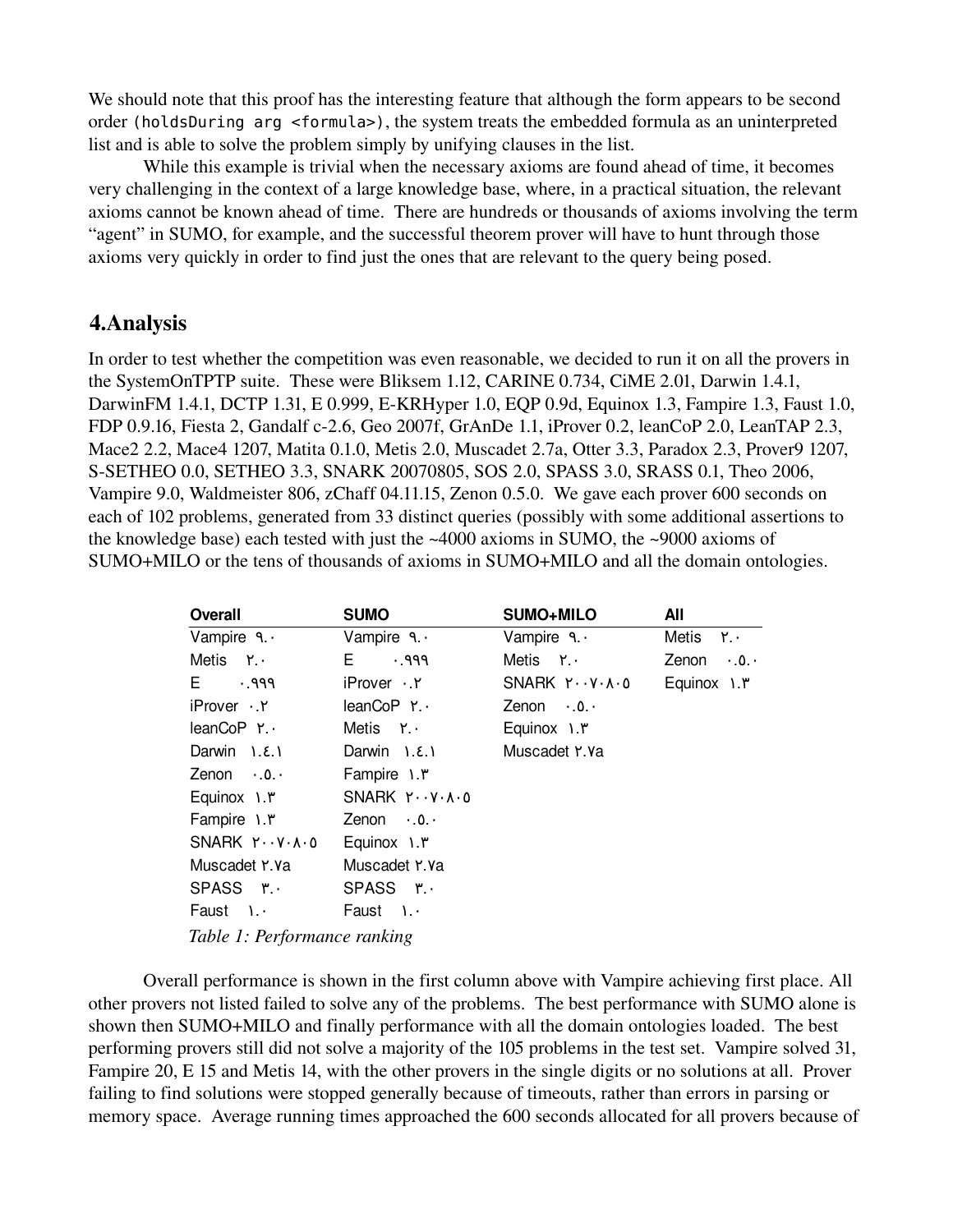the low percentage of solved problems.

The differing strengths of several of the provers suggested creating a "meta-prover" combining several systems. The strategy is to give Vampire 400 seconds, then give Metis up to 200 seconds if Vampire failed to find a proof. The combined system gets 33 answers compared to 31 for Vampire alone or 14 for Metis alone, and performance overall is slightly better at 48158 seconds vs. 55419 for Metis and 48599 for Vampire. We might be able to tweak the timeslice allocation to do still better, although further efforts in that regard could be considered overtraining to this particular problem set.

We performed an analysis to determine what set of systems would cover the maximum number of problems (see Figure 1). This is termed a "SOTA" analysis as per (Sutcliffe & Suttner 2001). Vampire solved eight problems solved by no other prover. Metis uniquely solved two, and Fampire 1. This analysis suggests that we should revisit creation of a meta-prover composed of Vampire, Metis and Fampire.



5.Conclusions

We have created a category called "SMO" in the new LTB division of CASC to motivate high performance reasoning on practical problems using a broad knowledge base. We believe this will yield some exciting research results, as well as provide the application development community with provers that are more closely optimized to the needs to one sort of practical inference. We have run the tests with existing theorem provers and found the competition to be a reasonable goal for these systems. With tuning, we expect even better performance.

In the future we expect to expand the number of tests in the SMO category. We also anticipate providing a "stratified" set of tests of different expressiveness, in which we extract the horn clause and description logic subsets of SUMO and provide tests on those subsets.